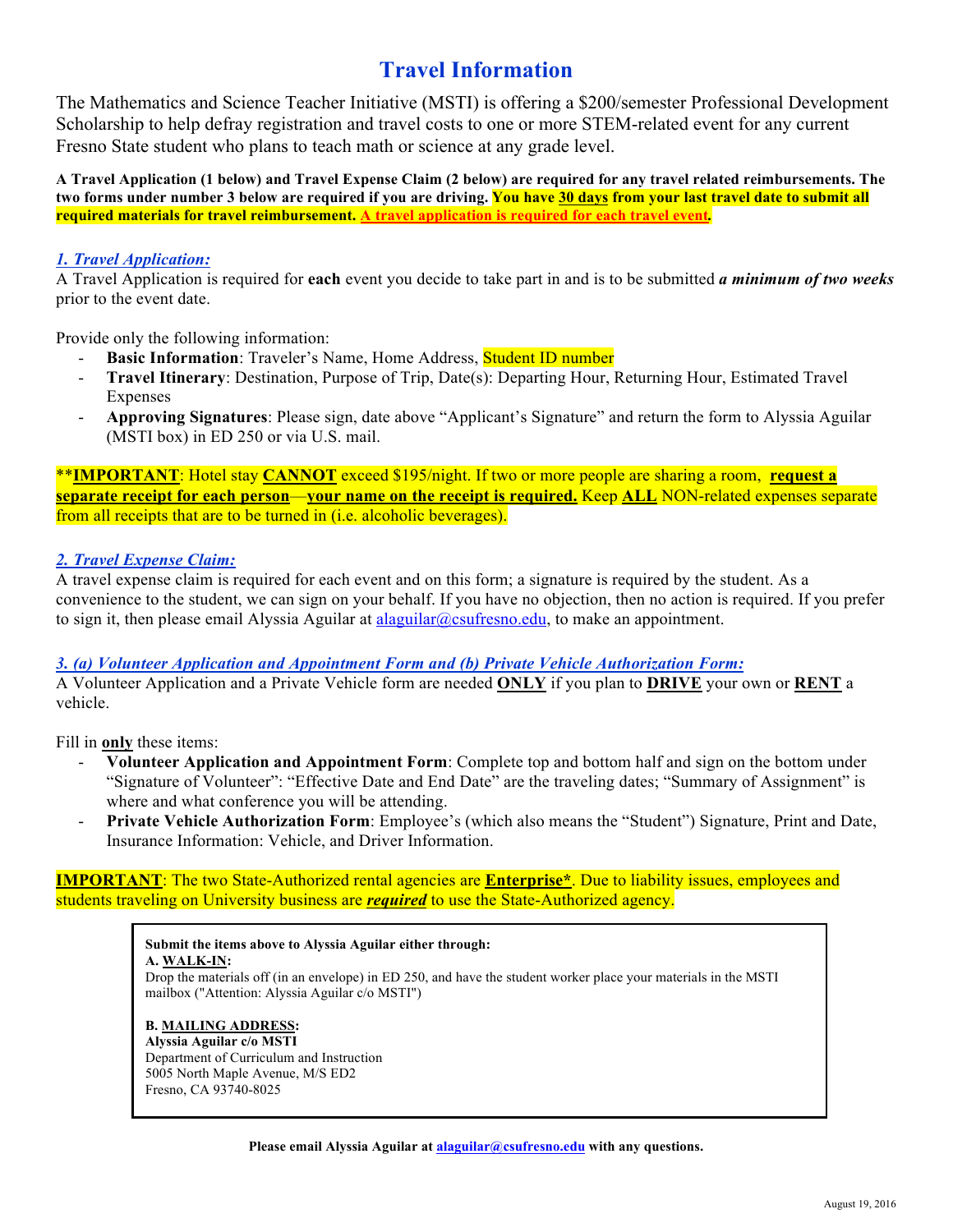# *Professional Development Scholarship* **Conference Reflection Guidelines**

The only requirement for receiving your travel reimbursement (other than the paperwork) is to email a 1-2 page reflection about your conference experience to Alyssia Aguilar (alaguilar@csufresno.edu) and cc' Dr. Carol Fry Bohlin (carolb@csufresno.edu). The paper should include the following:

- a) The conference name and dates/times you attended the conference,
- b) The names of those who accompanied you to the conference,
- c) Your top 3 sessions/experiences at the conference (and why they were special for you),
- d) Your overall impression of the conference, and
- e) How the experience enhanced your development as a professional educator.

Be sure to include your name, email address, and student ID number.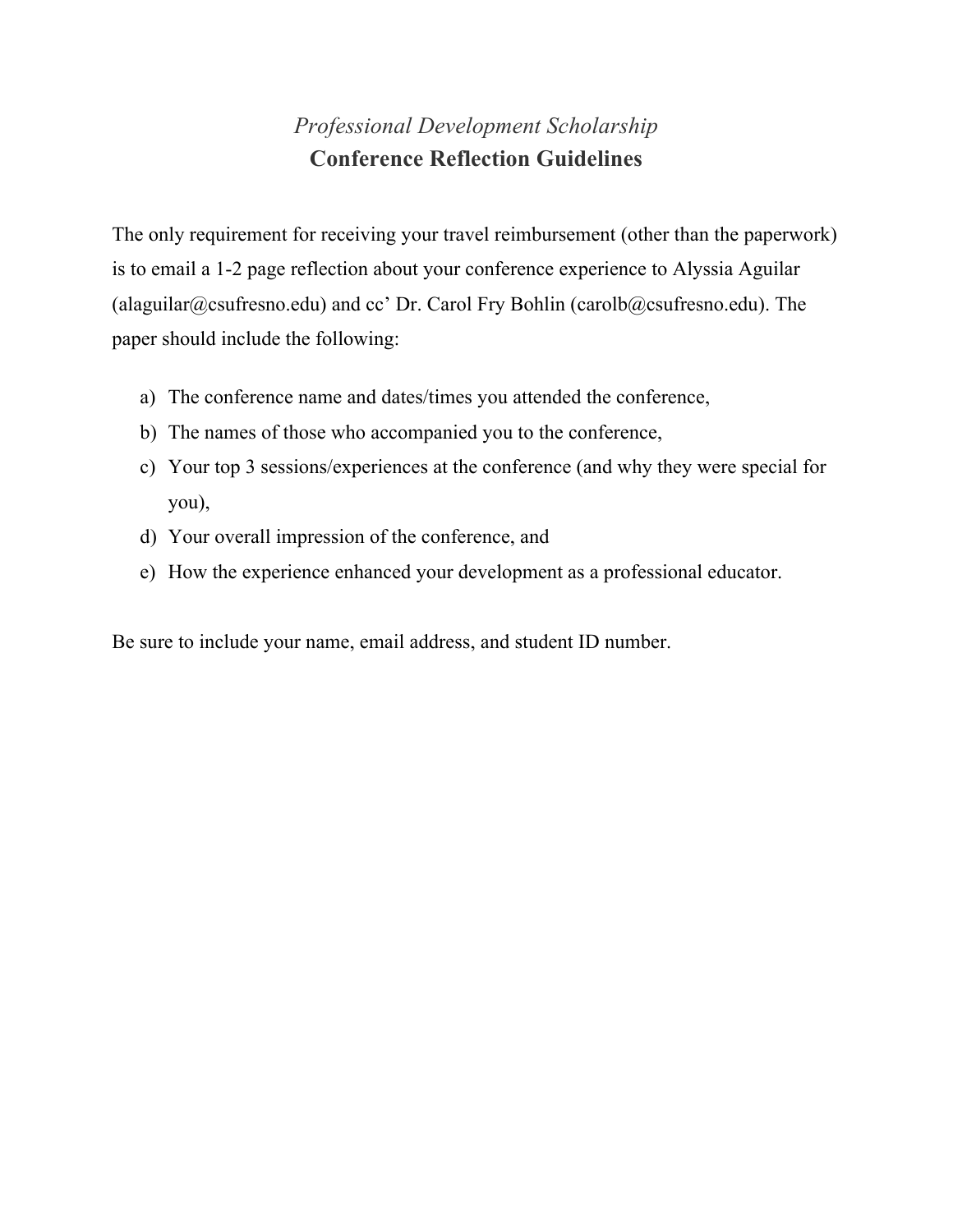

Discovery. Diversity. Distinction.

 $\underline{X}$  New  $\underline{\phantom{X}}$  Supplement  $\underline{\phantom{X}}$  Revised Application No.  $\underline{\phantom{X}}$ 

Registration No. Contact: <u>Contact:</u> Aguilar, Alyssia Phone: 559-278-0476 M/S: ED 2

# **TRAVEL APPLICATION**

| Traveler's Name: <u>Charles Announce Charles Announce</u> Croup Leader: Yes X No Volunteer: Yes X No |                                                                        |                      |                                                                               |         |                      |                           |
|------------------------------------------------------------------------------------------------------|------------------------------------------------------------------------|----------------------|-------------------------------------------------------------------------------|---------|----------------------|---------------------------|
|                                                                                                      | Student ID: <u>New Alliance Communication</u> Curriculum & Instruction |                      |                                                                               |         |                      |                           |
| <b>TRAVEL ITINERARY</b>                                                                              |                                                                        |                      |                                                                               |         |                      |                           |
|                                                                                                      |                                                                        |                      |                                                                               |         |                      |                           |
|                                                                                                      |                                                                        |                      |                                                                               |         |                      |                           |
|                                                                                                      |                                                                        |                      |                                                                               |         |                      |                           |
|                                                                                                      |                                                                        |                      |                                                                               |         |                      |                           |
| <b>ESTIMATED TRAVEL EXPENSES</b>                                                                     |                                                                        |                      |                                                                               |         |                      |                           |
|                                                                                                      |                                                                        |                      | __Train__State Car__Rental Vehicle__Plane__(Direct Bill)___________           |         |                      |                           |
|                                                                                                      |                                                                        |                      | Privately Owned Vehicle (Authorization form must be on file)____________      |         |                      |                           |
|                                                                                                      |                                                                        |                      |                                                                               |         |                      | Lodging<br><u>Lodging</u> |
|                                                                                                      |                                                                        |                      | Meals / Incidentals ( <i>itemized and sales receipts required for meals</i> ) |         |                      |                           |
|                                                                                                      |                                                                        |                      |                                                                               |         |                      | Registration              |
|                                                                                                      |                                                                        |                      |                                                                               |         |                      |                           |
| State contract rates have been used where available ____________________(applicant's initials)       |                                                                        |                      |                                                                               |         | Total \$             |                           |
|                                                                                                      |                                                                        |                      |                                                                               |         |                      |                           |
| <b>TRAVEL EXPENSES</b>                                                                               |                                                                        |                      |                                                                               |         |                      |                           |
|                                                                                                      |                                                                        |                      |                                                                               |         |                      |                           |
| <b>Travel Claim Reimbursement</b>                                                                    | <b>Account</b><br>606802                                               | <b>Fund</b><br>48116 | Dept ID<br>29210                                                              | Program | <b>Class</b><br>0000 | Project                   |
| <b>REQUEST FOR PAYMENT / REIMBURSEMENT</b>                                                           |                                                                        |                      |                                                                               |         |                      |                           |
| Payment Request: _____ (Attach Inv or Reg Form)                                                      |                                                                        |                      | Reimbursement Request: _____                                                  |         | (Attach Receipt)     |                           |
| Amount                                                                                               | <b>Account</b>                                                         | <b>Fund</b>          | Dept ID                                                                       | Program | <b>Class</b>         | Project                   |
|                                                                                                      |                                                                        |                      |                                                                               |         |                      |                           |
|                                                                                                      |                                                                        |                      |                                                                               |         |                      |                           |
| Payable to:                                                                                          |                                                                        |                      |                                                                               |         |                      |                           |
| Remit address:                                                                                       |                                                                        |                      |                                                                               |         | Payment Amount:      |                           |
| <b>ADVANCE - FOR GROUP / STUDENT TRAVEL ONLY</b>                                                     |                                                                        |                      |                                                                               |         |                      |                           |
| Advance requested in the amount of $\frac{1}{2}$ to be paid by (date)                                |                                                                        |                      |                                                                               |         |                      |                           |
| <b>APPROVING SIGNATURES</b>                                                                          |                                                                        |                      |                                                                               |         |                      |                           |
| <b>Applicant's Signature</b>                                                                         |                                                                        | Date                 | Applicant's Reports To                                                        |         |                      | Date                      |
|                                                                                                      |                                                                        |                      |                                                                               |         |                      |                           |
| Dean/Director (if applicable)                                                                        |                                                                        | Date                 | Authorized Signature for Dept ID#                                             |         |                      | Date                      |
| Provost/VP (if applicable)                                                                           |                                                                        | Date                 |                                                                               |         |                      |                           |

Travel Expense Claims are due in the Accounting office no later than 30 days from the trip return date.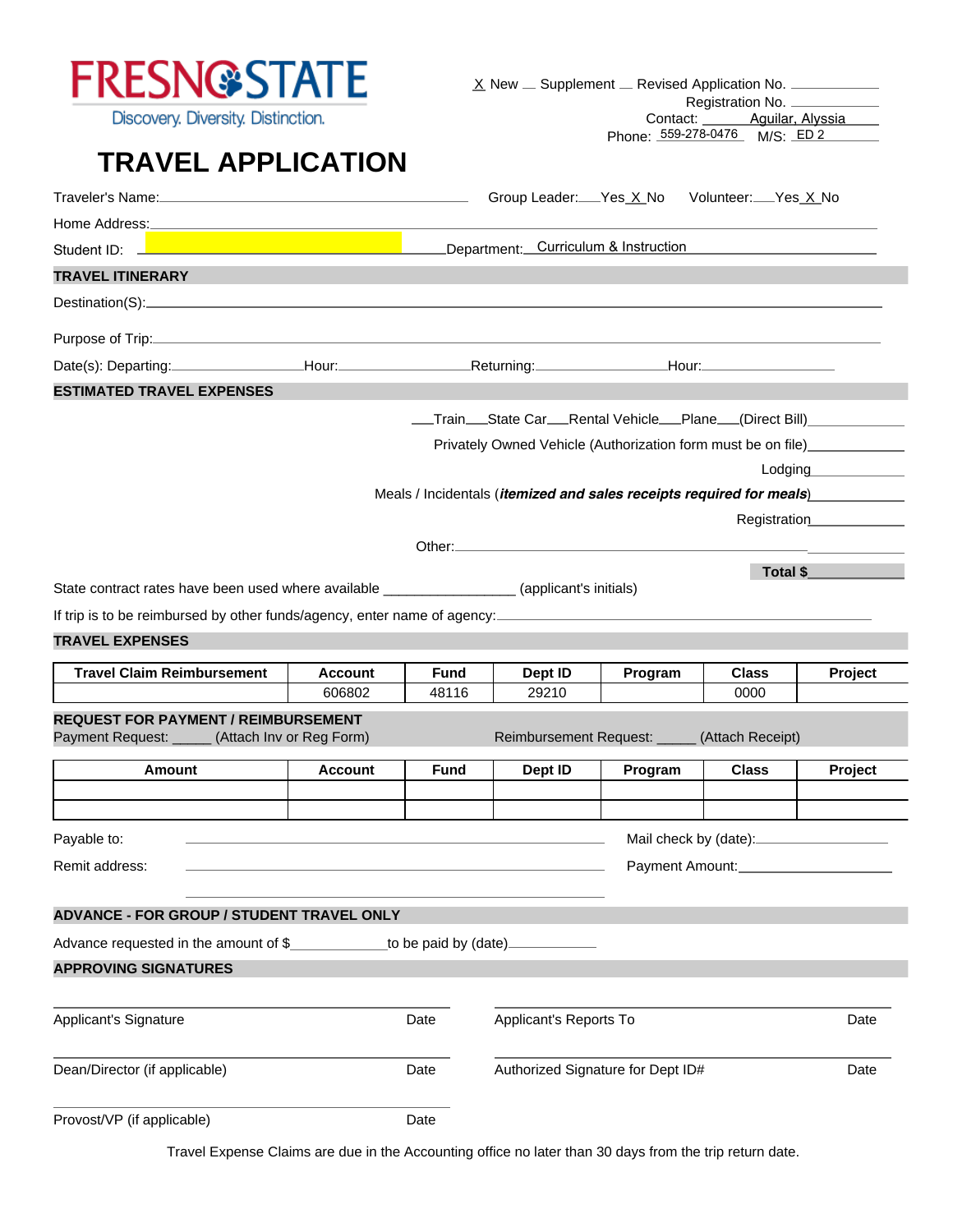# **FRESN@STATE**

# **VOLUNTEER APPLICATION AND APPOINTMENT FORM**

Discovery. Diversity. Distinction.

#### **CSU FRESNO DEPARTMENT OF HUMAN RESOURCES**

Please print clearly, in pen. All fields must be filled out. Completed forms must be received in the Human Resources office 1 week prior to appointment to allow for processing. Incomplete or late forms will be returned to the department.

|                                                                                                                                                                                                                                                                                                                                                                                            |                       |                                                                                                                                                                                                                                                                                                                                                                                                      | <b>APPLICANT INFORMATION</b>     |                   |                  |  |
|--------------------------------------------------------------------------------------------------------------------------------------------------------------------------------------------------------------------------------------------------------------------------------------------------------------------------------------------------------------------------------------------|-----------------------|------------------------------------------------------------------------------------------------------------------------------------------------------------------------------------------------------------------------------------------------------------------------------------------------------------------------------------------------------------------------------------------------------|----------------------------------|-------------------|------------------|--|
| Campus ID#:                                                                                                                                                                                                                                                                                                                                                                                |                       |                                                                                                                                                                                                                                                                                                                                                                                                      |                                  |                   |                  |  |
| <b>Full Name:</b>                                                                                                                                                                                                                                                                                                                                                                          | Last                  |                                                                                                                                                                                                                                                                                                                                                                                                      | First                            |                   | M.I.             |  |
| Address:                                                                                                                                                                                                                                                                                                                                                                                   | <b>Street Address</b> |                                                                                                                                                                                                                                                                                                                                                                                                      |                                  |                   | Apartment/Unit # |  |
|                                                                                                                                                                                                                                                                                                                                                                                            | <b>City</b>           |                                                                                                                                                                                                                                                                                                                                                                                                      | State                            |                   | ZIP Code         |  |
| Home Phone:                                                                                                                                                                                                                                                                                                                                                                                |                       |                                                                                                                                                                                                                                                                                                                                                                                                      | Email:                           |                   |                  |  |
| <b>Emergency Contact:</b>                                                                                                                                                                                                                                                                                                                                                                  |                       |                                                                                                                                                                                                                                                                                                                                                                                                      | Phone: $(\_\_\_\_$               |                   |                  |  |
| Are You Under the Age of 18? □ YES                                                                                                                                                                                                                                                                                                                                                         |                       |                                                                                                                                                                                                                                                                                                                                                                                                      | □NO If "YES" Provide Birthdate:  |                   |                  |  |
|                                                                                                                                                                                                                                                                                                                                                                                            |                       |                                                                                                                                                                                                                                                                                                                                                                                                      | DEPARTMENT INFORMATION           |                   |                  |  |
| Department:                                                                                                                                                                                                                                                                                                                                                                                |                       |                                                                                                                                                                                                                                                                                                                                                                                                      |                                  |                   |                  |  |
| <b>Effective Start Date:</b>                                                                                                                                                                                                                                                                                                                                                               |                       |                                                                                                                                                                                                                                                                                                                                                                                                      | End Date (NOT TO EXCEED 1 YEAR): |                   |                  |  |
| Supervisor:                                                                                                                                                                                                                                                                                                                                                                                |                       |                                                                                                                                                                                                                                                                                                                                                                                                      |                                  | Campus Phone: ( ) |                  |  |
| <b>Assignment Duties:</b>                                                                                                                                                                                                                                                                                                                                                                  |                       | $\label{eq:2} \mathcal{L}(\mathcal{L}) = \sum_{i=1}^n \frac{1}{\mathcal{L}(\mathcal{L})^2} \sum_{i=1}^n \frac{1}{\mathcal{L}(\mathcal{L})^2} \sum_{i=1}^n \frac{1}{\mathcal{L}(\mathcal{L})^2} \sum_{i=1}^n \frac{1}{\mathcal{L}(\mathcal{L})^2} \sum_{i=1}^n \frac{1}{\mathcal{L}(\mathcal{L})^2} \sum_{i=1}^n \frac{1}{\mathcal{L}(\mathcal{L})^2} \sum_{i=1}^n \frac{1}{\mathcal{L}(\mathcal{L})$ |                                  |                   |                  |  |
|                                                                                                                                                                                                                                                                                                                                                                                            |                       |                                                                                                                                                                                                                                                                                                                                                                                                      |                                  |                   |                  |  |
| Will Volunteer be traveling on university business? OYES                                                                                                                                                                                                                                                                                                                                   |                       |                                                                                                                                                                                                                                                                                                                                                                                                      | $\square$ NO                     |                   |                  |  |
| Will the Volunteer need to drive a vehicle on university business? $\Box$ YES $\Box$ NO                                                                                                                                                                                                                                                                                                    |                       |                                                                                                                                                                                                                                                                                                                                                                                                      |                                  |                   |                  |  |
| If one or more of following questions are marked "Yes" a background check will be required:                                                                                                                                                                                                                                                                                                |                       |                                                                                                                                                                                                                                                                                                                                                                                                      |                                  |                   |                  |  |
| Will the volunteer be responsible for the care, safety, and security of people (including children and minors),<br>animals, and CSU Property? Those persons who perform work involving regular or direct contact with minor<br>children and those who are identified as mandated reporters or child abuse and neglect under Executive Order<br>1083 and California Penal Code §11165.7(a). |                       | $\Box$ YES $\Box$ NO                                                                                                                                                                                                                                                                                                                                                                                 |                                  |                   |                  |  |
| Will the volunteer have the authority to commit financial resources of the university through contracts greater than                                                                                                                                                                                                                                                                       |                       |                                                                                                                                                                                                                                                                                                                                                                                                      |                                  |                   |                  |  |

\$10,000?  $\Box$ YES  $\square$ NO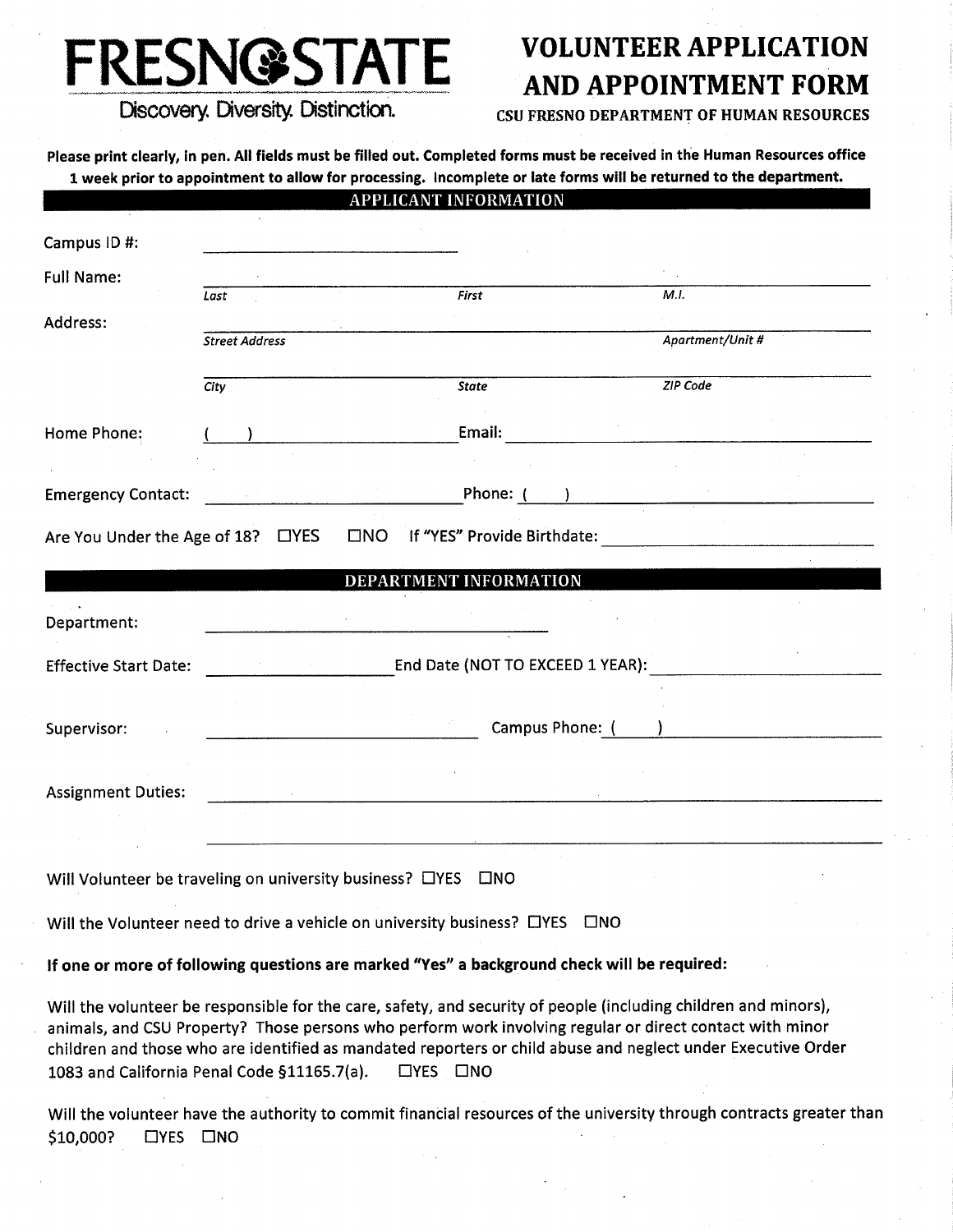Will the volunteer have access to, or control over cash, checks, credit cards, and/or Credit Check credit card account information? **CIYES CINO** 

Will the volunteer be responsible or have access to or possession of building master or sub-master keys for building **CIYES CINO** access?

Will the volunteer have access to controlled or hazardous substances? **LIYES LINO** 

Will the volunteer have access to and responsibility for detailed personally identifiable information about students, faculty, staff, or alumni that is protected, personal or sensitive?  $\Box$ YES  $\Box$ NO

Will the volunteer have control over campus business processes, either through functional roles or system security access? **EYES ENO** 

Will the volunteer have responsibilities that require him/her to possess a license, degree, credential or other certification in order to perform the job?  $\Box$ YES  $\Box$ NO

Will the volunteer be responsible for operating commercial vehicles, machinery or equipment that could pose environmental hazards or cause injury, illness or death? **CIYES CINO** 

This is to acknowledge that I desire to volunteer my services, performing duties similar to those listed above and that services rendered by me will be at the direction of the above named supervisor. I will not be compensated for these services. I hereby authorize CSU Fresno to conduct a background check if applicable (for more information regarding the CSU background check policy please visit our website at www.csufresno.edu/hr). Further, I understand that I serve at the pleasure of my supervisor and can be terminated from my volunteer position at any time.

| <b>Volunteer Signature:</b>   | Date: |
|-------------------------------|-------|
|                               |       |
| Dept. Head or Dean Signature: | Date: |

#### CSU FRESNO DEPARTMENT OF HUMAN RESOURCES M/S JA41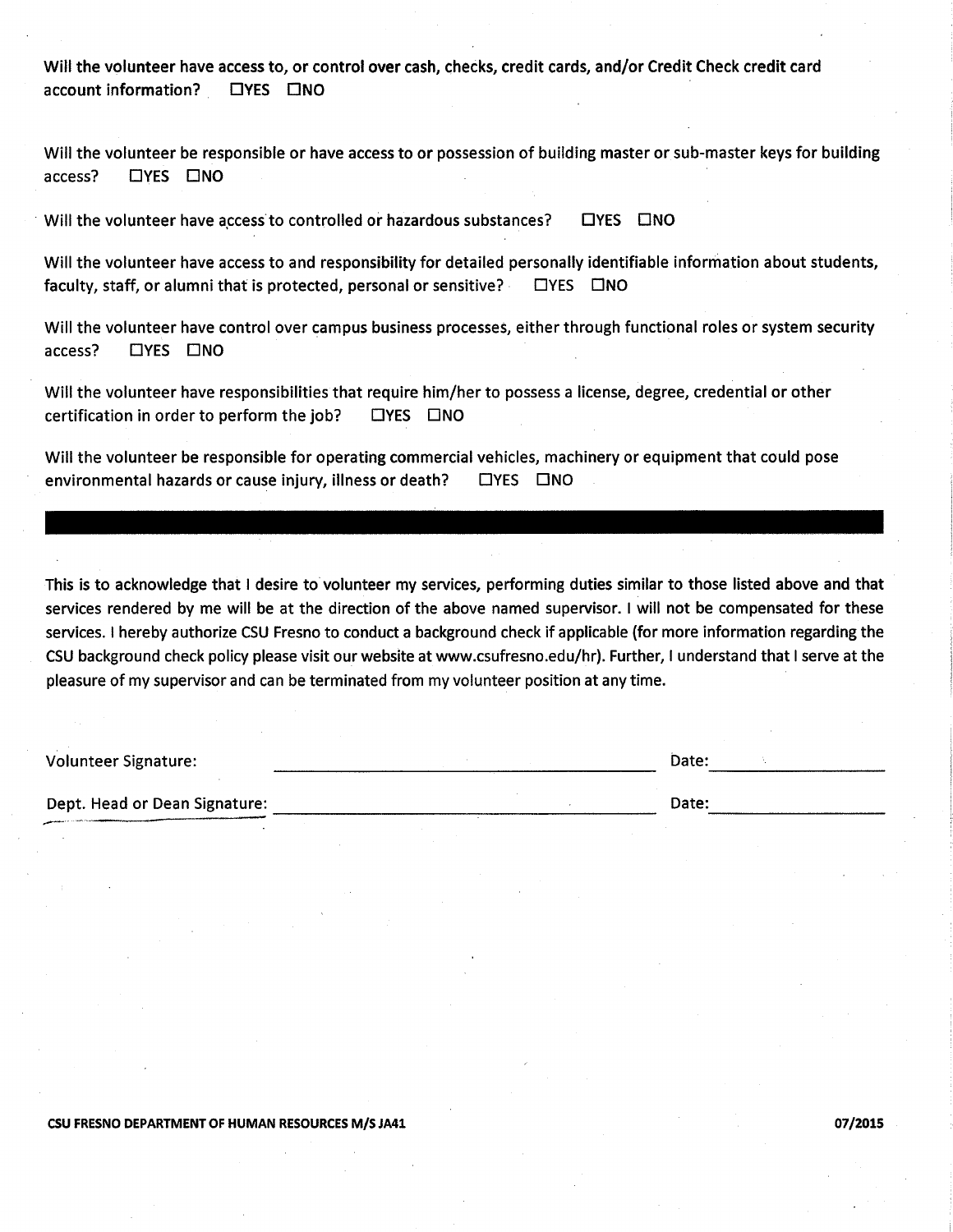#### AUTHORIZATION TO USE PRIVATELY OWNED VEHICLES ON STATE BUSINESS CERTIFICATION

IN ACCORDANCE WITH STATE POLICY (S.A.M.0754) APPROVAL IS REQUESTED TO USE PRIVATELY OWNED VEHICLES TO CONDUCT OFFICIAL STATE BUSINESS. THIS AUTHORIZATION MUST BE RETURNED TO THE ACCOUNTING OFFICE, MS #58, PRIOR TO TRAVELING IN ORDER TO RECEIVE REIMBURSEMENT.

I hereby certify that I am a state employee, whenever I drive a privately owned vehicle on State business I will have a valid. current driver's license in my possession, an acceptable driving record, all persons in the vehicle will wear safety belts and the vehicle shall always be:

- Covered by liability insurance for the minimum amount prescribed by State law. (15,000 for personal injury to, or  $1.$ death of one person; 30,000 for injury to, or death of, two or more persons in one accident; 5,000 property damage.)
- $2<sub>1</sub>$ Adequate for the work to be performed.
- Equipped with and use of safety belts in operating condition. 3.
- $\overline{4}$ To the best of my knowledge, in safe mechanical condition as required by law.

Have received a defensive driving certificate or obtained a defensive driving waiver. (See below for exception). 5. I further certify that while using a privately owned vehicle on official State business, all accidents will be reported on form STd. 270 within 48 hours (S.A.M. 2441). I understand that permission to drive a privately owned vehicle on State business is a privilege which may be suspended or revoked at any time.

| <b>Employee's Signature</b> |                              | <b>Print Name</b>          | Date            |
|-----------------------------|------------------------------|----------------------------|-----------------|
| Curriculum & Instruction    |                              |                            |                 |
| Department                  | ED <sub>2</sub><br>$M.S. \#$ | Supervisor's Approval      | Date            |
|                             |                              | <b>Accounting Approval</b> | Date            |
| CSU, Fresno 5/97            |                              |                            | *complete below |

Each person who plans to drive a privately-owned vehicle should be aware that the insurance maintained by the State is only applicable to that liability of the person which is over and above the liability insurance maintained by the person. If the privately-owned vehicle is used consistently on State business, the person should contact the insurance carrier who may change the premium class with a corresponding increase in premium rate. If a person has not notified the insurance carrier of the use of a private vehicle on State business and there is an accident, the insurance company must cover the accident unless deceit can be proven.

#### INSURANCE INFORMATION

| INSURANCE COMPANY | <b>POLICY NUMBER</b>     |  |
|-------------------|--------------------------|--|
|                   | LIST OF CURRENT VEHICLES |  |

| MAKE           |  |  |
|----------------|--|--|
| <b>YEAR</b>    |  |  |
| <b>LICENSE</b> |  |  |

#### **DRIVER INFORMATION**

| $-$<br><b>DRI</b><br>. IMREP<br><br>:⊢N:N⊨<br>w | ——<br>В١<br>- ہر<br>. .        |  |
|-------------------------------------------------|--------------------------------|--|
| $S$ T<br>--<br>--------------------------       | DATE<br><b>ICENSE EXP</b><br>້ |  |

#### DEFENSIVE DRIVING STATUS:

I certify that individual will drive only once a month, therefore, item 5 does not apply. All other conditions (1-4) have been met.

Supervisor's Approval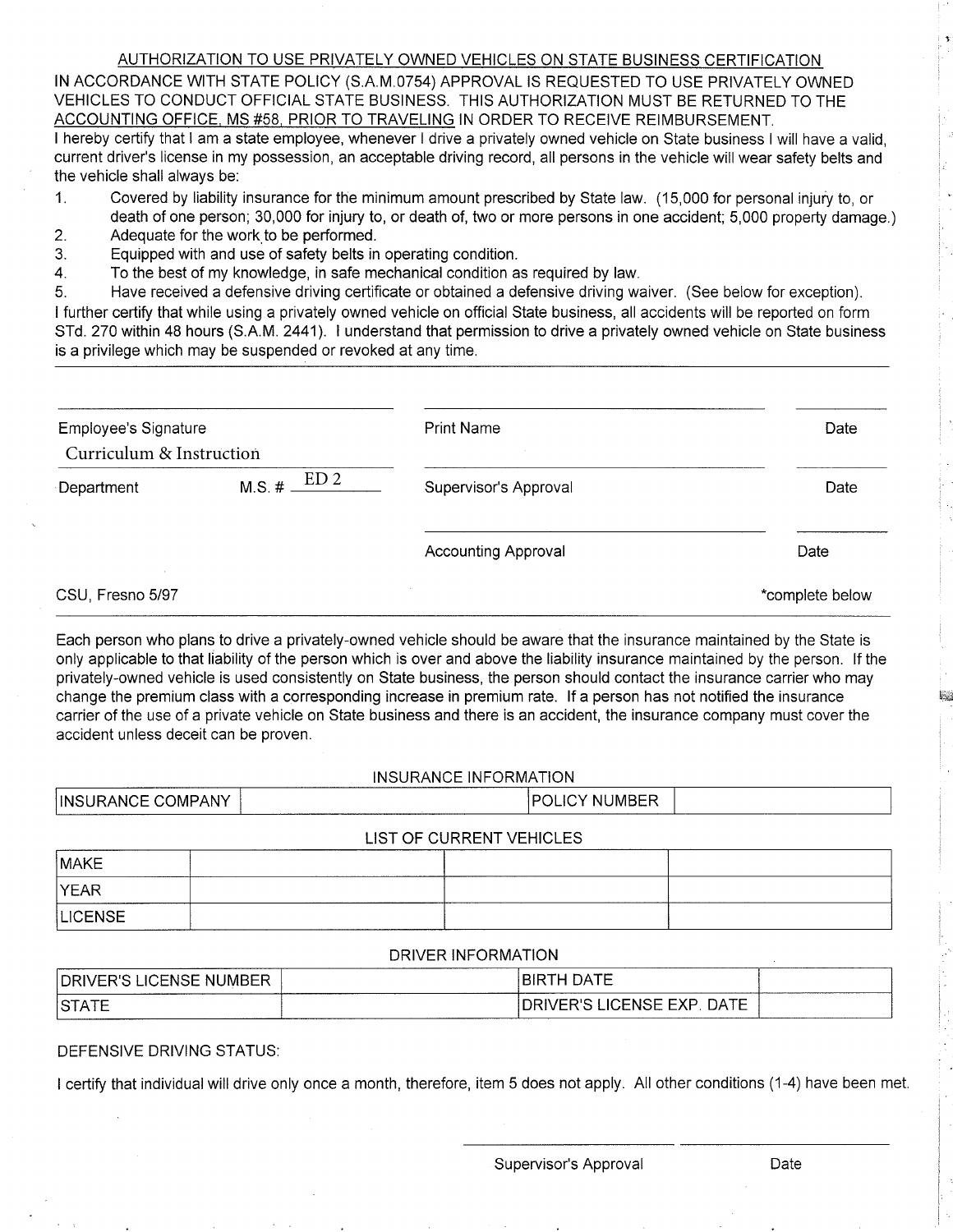# **FAQs**

# **for Math and Science Teacher Initiative (MSTI)'s Traveling Opportunities**

# **General**

- 1. **Do I need a Travel Application for each different conference that I attend?** Yes, you will need to complete a **NEW** travel application for every conference you plan to attend.
- 2. **Can I use my funds for the fall and spring semester for one claim?** Yes, as long as you're a current Fresno State student and remain current in the following semester, you can combine both your Fall and Spring funds. (i.e. I am a student this Fall 2014 semester and will continue to be in Spring 2015. Therefore, I will have up to \$400 in MSTI Travel funds.)
- 3. **I'm attending the pre-conference to the main event; do I include that in my travel application and claim?** Yes, your travel starts the moment you leave your house and ends when you arrive back home.
- 4. **I went over my \$200 allowance, but that was because I paid for more shared traveling expenses than others in my party (i.e. rental car and gas). What will happen?** You will need to discuss with the members of your party and let us know from whom and how much they are willing to donate to your account so that your allowance isn't the only one affected.

# **Driving and Vehicle**

- 5. **If I take my own vehicle, do I get reimbursed for mileage or gas?** If you take your own vehicle, you will *only* be eligible for mileage reimbursement.
- 6. **How many miles can I claim per day if I decide to drive my own vehicle?** You can only claim up to 100 miles per day at \$0.56 cents per mile.
- 7. **If I rent a car, do I get reimbursed for mileage or gas?** You will *only* be eligible for gas reimbursement.
- 8. **I want to rent a car, can I rent from anywhere?** No, you can **ONLY** rent from Enterprise or National.
- 9. **My group and I want to divvy up and rent a car together, can we each get reimbursed for our portion of the rental?** No, we cannot reimburse numerous parties for ONE car rental. Only ONE person in your party can rent the car and file the claim.
- 10. **Someone in my party rented the car and I paid for some of the gas, can I still get reimbursed?** No, only the person who rented the car can receive reimbursement for the gas.
- 11. **The conference I am attending is for 2 days but I got a 3-day weekend car rental special from Enterprise, can I still get reimbursed?** No, you can only get reimbursed for the duration of the conference. However, if the 3-day weekend special is less expensive than renting the car for 2-days, then yes, you can get reimbursed. (Keep in mind that your Travel Application will also need to include the start and end date of your car rental.)

# **Lodging**

- 12. **What is the maximum dollar amount per night stay?** A hotel stay **CANNOT** exceed \$195/night.
- 13. **Can we split the cost of a hotel stay if we decide to share a room?** Yes, but you will need to make sure the hotel is able to provide you with your own receipt/folio with your name on it when you check out to show proof of payment.

# **Meal**

- 14. **What type of meal receipts are required if I'm ordering from a restaurant?** For meal reimbursement eligibility, you are required to submit both *itemized* and *sales* receipts.
- 15. **I lost my meal receipts, what do I do?** We will need the following: a justification from you stating the name of the place, what you ordered and that no alcohol was purchased, and a copy of your bank/credit card statement showing only the transaction/proof of payment.
- 16. **I left a tip at a restaurant; do I get reimbursed for that?** Yes, you can claim up to \$7/day for incidentals starting the second day of your travel. You will need to include the amount on your sales receipt.